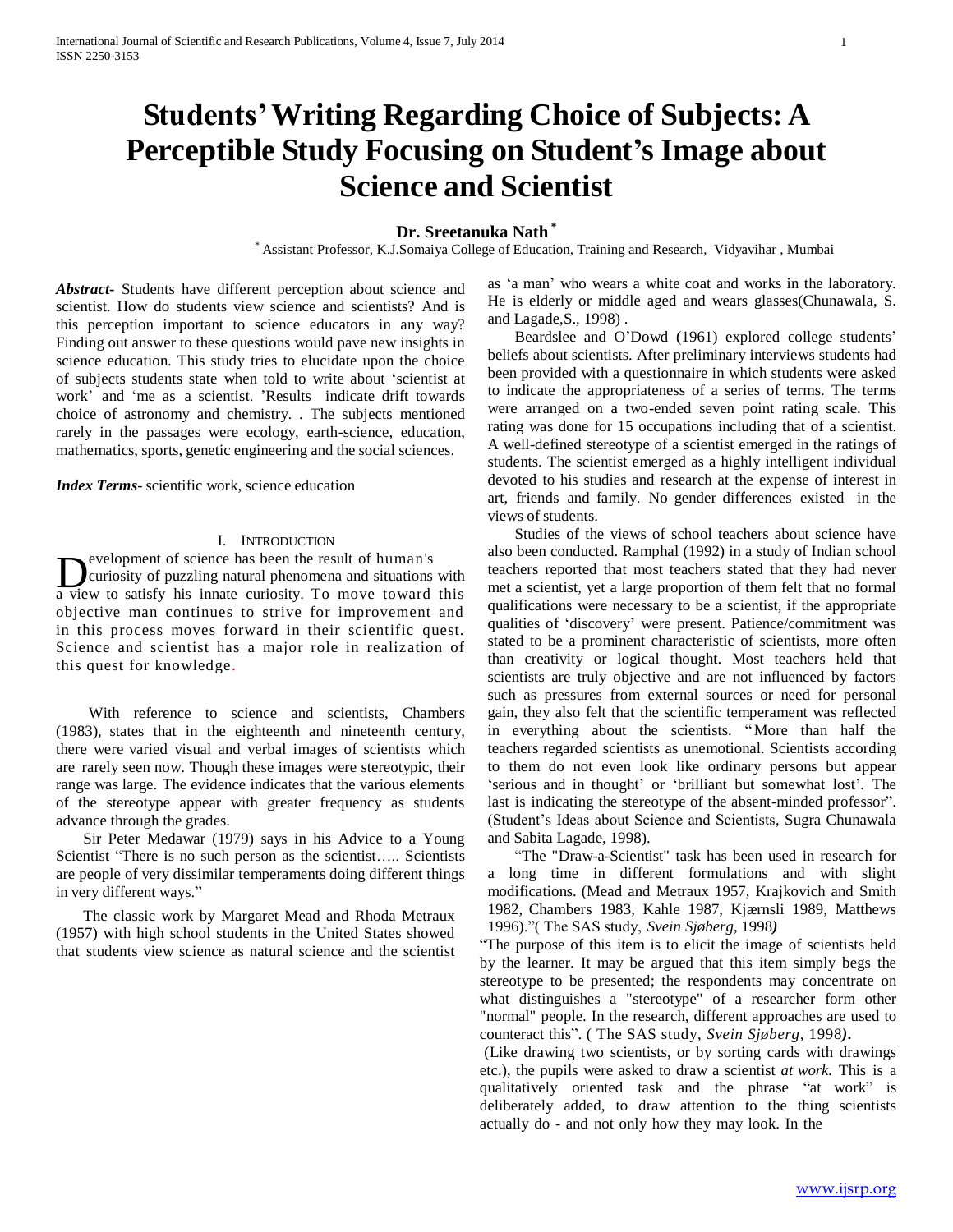second part of this item, the pupil is invited to elaborate on the same aspect by writing something about it. This may be a story or just a list of key words.

#### II. OBJECTIVE OF THE STUDY

To study the perception students have in their mind regarding science and scientists through the choice of subjects.

## III. METHODOLOGY AND DESIGN OF STUDY

The researcher modified and used excerpts from standardized tools on Students' idea about science and scientists by Jane Mulemwa from Uganda, Jayshree Mehta from India and Svein Sjøberg from Norway. The students were asked to write about 'scientist at work' and 'Me as a scientist'. This is a qualitative oriented task and the phrase 'at work' is deliberately added, to draw attention to the things scientists actually do and not only how they may look. After going through the writings, the choices of subjects stated were categorized.

The sample consisted of 220 students of class IX (mean age 14 years) from four schools of Mumbai. The schools selected were scholastically average.

## V. ANALYSIS AND DISCUSSION

The subject written about most in the passages about 'scientist at work' was Chemistry and astronomy. It was followed by radio-physics, physics, biology, technology in that order. The subjects mentioned rarely in the passages were ecology, earth-science, education, mathematics, sports, genetic engineering and the social sciences. See table 1.1 for the various responses of students for the subjects mentioned for 'scientists at work'.

# **Table 1.1: Percentage responses of students for the subjects mentioned for 'Scientists at Work'**

| Subject<br>written<br>about 'scientist at<br>work' | Percentage<br>scores |
|----------------------------------------------------|----------------------|
| astronomy                                          | 28                   |
| radio physics                                      | 11                   |
| biology                                            | 16                   |
| technology                                         | 15                   |
| <b>Chemistry</b>                                   | 18                   |
| <b>Earth science</b>                               | 3                    |
| ecology                                            | 3                    |
| education                                          | 1                    |
| social science                                     | $\overline{2}$       |
| sports                                             | $\theta$             |
| genetic<br>engineering                             | 2                    |
| mathematics                                        | 1                    |
| others                                             | $\overline{2}$       |

Regarding 'Me as a scientist', overall the subject medicine and radiophysics were seen mostly. The subjects which followed were biology, chemistry, technology and astronomy respectively. See table 1.2 for the various responses of students for the subjects mentioned for 'Me as a scientist'.

**Table 1.2: Percentage responses of students for the subjects mentioned for 'Me as a Scientist'**

| Subject written about<br>'me as a scientist' | <b>Percentage</b><br>scores |
|----------------------------------------------|-----------------------------|
| astronomy                                    | 14                          |
| radio physics                                | 19                          |
| medicine                                     | 23                          |
| biology                                      | 15                          |
| technology                                   | 11                          |
| <b>Chemistry</b>                             | 14                          |
| <b>Earth science</b>                         | 2                           |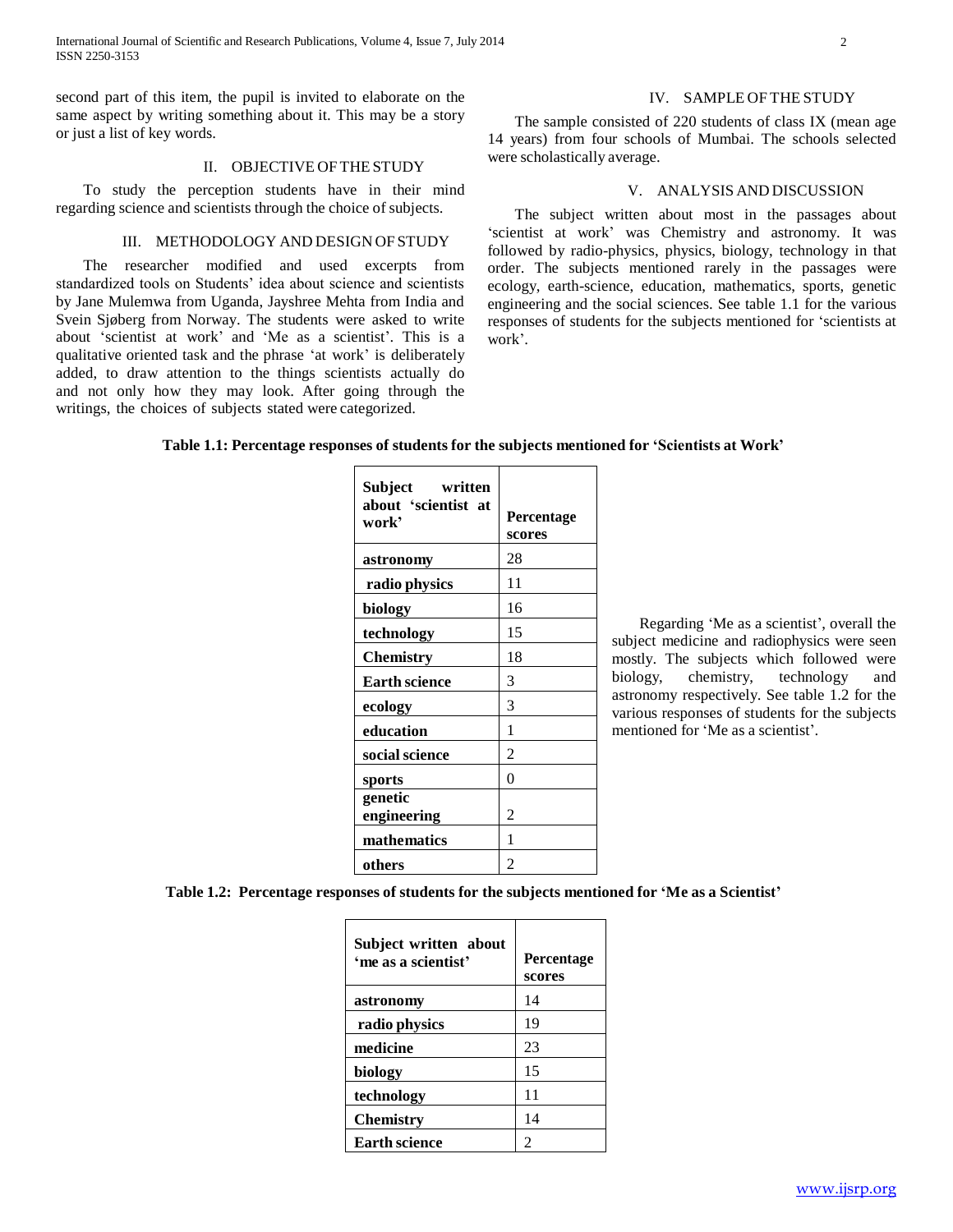| ecology             | 2      |
|---------------------|--------|
| education           |        |
| social science      |        |
| sports              |        |
| genetic engineering | $\cup$ |
| mathematics         |        |
| others              |        |
|                     |        |

Some of the representative responses especially from the writings of students for "Me as a scientist's' regarding various subjects are presented below:

# **Biology**

- Field of biology (rather human biology)
- $\triangleleft$  Old fossils, different types of organs in human body
- $\triangle$  Killing of animals-concerned & like to stop it
- Hormones, DNA structure
- ❖ Nature and plants
- $\triangleleft$  Human brain & cell, processes
- $\triangle$  Dinosaurs and methods by which they can appear again
- Cure for Diseases like AIDS, HIV and cancer
- ❖ Clone of humans

## **Physics**

- $\triangleleft$  Make systems with highly developed electronics
- $\triangleleft$  About time (go to the future or past)
- $\triangle$  Electricity and current
- $\div$  How we feel in space
- $\triangleleft$  Physics-optics (optical fibers, protons)
- Nuclear power plant, bombs
- $\bullet$  Invent something to save electricity
- $\triangleleft$  Study magnetism, electricity, weight, laser
- **\*** Radioactivity

# **Chemistry**

- Ozone layer
- Strong fertilizers
- $\div$  Find a substance which alchemists couldn't
- $\triangle$  Chemicals and their properties, make new chemicals
- ◆ Make chemistry interesting for teaching children
- $\bullet$  I would like to prepare different useful chemicals

#### **Astronomy**

- $\bullet$  Space & creation of atmosphere on moon for living
- $\div$  Space ships, learn more about space
- Artificial atmosphere, spaceship with speed of light, parallel universe
- $\triangleleft$  Creation of universe, its expansion
- Travel in space in search for new life
- Prove that Mars has life (seen by the student via telescope)

## **Medicine & Health**

- $\triangle$  Prepare more new medicines
- Remedies or operations for cancer and aids
- Medicine that will destroy the hunger of people
- $\triangle$  Vaccines for all diseases to be given at birth
- Medicines that are not bitter, to be injected and not swallowed
- Medicine to make man immortal, energetic and powerful
- ❖ Cure for plague
- Medicines without side effect, medicine for eye disorders

## **Technology**

- Mechanical equipment to make man's life more comfortable
- $\triangle$  Cameras to record & analyze voice, shoes to make travel fast
- Vehicles-more power, comfort, less pollution, equipment for easy life
- House which can be run on remote
- Time machine-the future will be progressive phase of the country
- Modern weapons-do not kill or destroy the surroundings